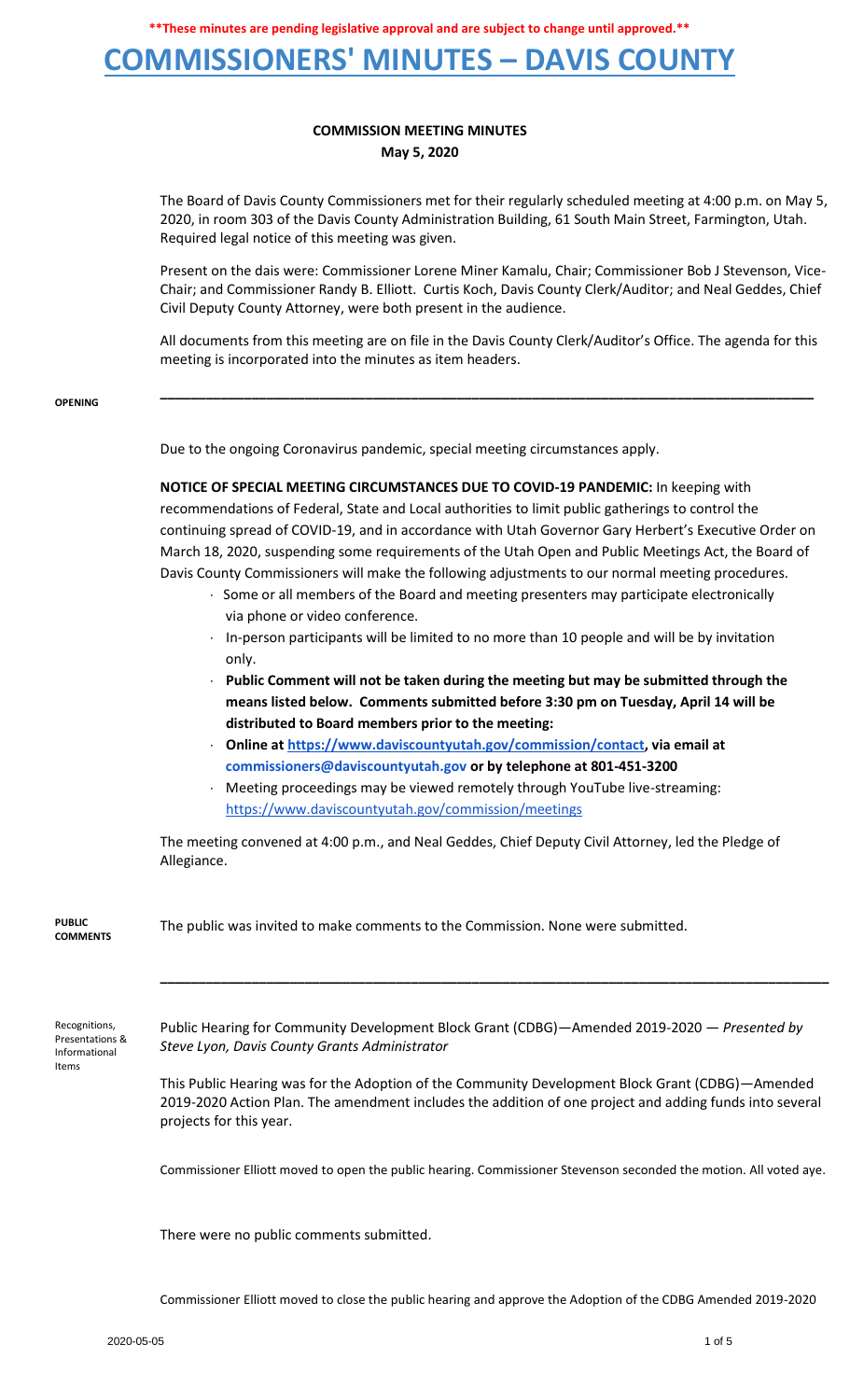**\*\*These minutes are pending legislative approval and are subject to change until approved.\*\***

# **COMMISSIONERS' MINUTES – DAVIS COUNTY**

Action Plan. Commissioner Stevenson seconded the motion. All voted aye.

Public Hearing Community Development Block Grant(CDBG)—2020-2021 — *Presented by Steve Lyon, Davis County Grants Administrator*

This Public Hearing was for the proposed adoption of the CDBG 2020-2021 Annual Action Plan and CDBG-CV funding. The CDBG program was awarded a total of \$928,034 for its annual action plan. Additionally, they were awarded \$545,932 of CDBG CV funding this year through the Coronavirus Aid, Relief, and Economic Security (CARES) Act following the COVID outbreak.

Commissioner Elliott moved to open the public hearing. Commissioner Stevenson seconded the motion. All voted aye.

Steve said they received one public comment before the hearing from the Bountiful Community Food Pantry. Lorna Koci, the Pantry Director, spoke in favor of the funding that they will be receiving and encouraged further CDBG participation from the County. That comment is included in the packet. The County is currently funding them for the Pantry Smiles program, and emergently for the COVID Pandemic forcing programs.

There were no additional public comments submitted.

Commissioner Stevenson moved to close the public hearing and approve the Adoption of the Community Development Block Grant program 2020-2021 Annual Action Plan and CV funding. Commissioner Elliott seconded the motion. All voted Aye.

**\_\_\_\_\_\_\_\_\_\_\_\_\_\_\_\_\_\_\_\_\_\_\_\_\_\_\_\_\_\_\_\_\_\_\_\_\_\_\_\_\_\_\_\_\_\_\_\_\_\_\_\_\_\_\_\_\_\_\_\_\_\_\_\_\_\_\_\_\_\_\_\_\_\_\_\_\_\_\_\_\_\_\_\_\_\_\_\_**

#### **BUSINESS/ ACTION**

Amended Resolution #2019-0434-A resolution adopting the 2019 Davis County Annual Plan (Amended 2019-20)CDBG Funding

**Amended Resolution #2019-0434-A resolution adopting the 2019 Davis County Annual Plan (Amended 2019-20)CDBG Funding** — *Presented by Commissioner Kamalu*

This amended resolution is for adopting the 2019 Davis County Annual Plan (Amended 2019-20) CDBG Funding. The contract period is 07/01/2019 to 06/30/2020. The receivable amount is \$898,500.

The Commission already voted to approve this resolution and the next. The motion to approve was made simultaneously when the public hearings were closed. There was some discussion about formally passing each of them separately from the public hearings. This will serve as the formal action to adopt this resolution.

> Motion to Approve: Com. Elliott Seconded: Com. Stevenson All voted Aye

Resolution #2020-0173 adopting the 2020 Davis County Annual Action Plan 2020-2021 CDBG and CDBG-CV Funding

**Resolution #2020-0173 adopting the 2020 Davis County Annual Action Plan 2020-2021 CDBG and CDBG-CV Funding** — *Presented by Commissioner Kamalu*

This resolution is for adopting the 2020 Davis County Annual Action Plan 2020-2021 CDBG and CDBG-CV Funding. The contract period is 07/01/2020 to 06/30/2021. The payable amount is \$1,473,966.

> Motion to Approve: Com. Elliott Seconded: Com. Stevenson All voted Aye

Acknowledgme nt #2020-0174 by Davis County Commission of minor revisions to the Davis

**Acknowledgment #2020-0174 by Davis County Commission of minor revisions to the Davis County Treasurer Investment Policy** — *Presented by Commissioner Kamalu*

This acknowledgment by the Davis County Commission is of the minor revisions to the Davis County Treasurer Investment Policy. The proposed objectives were listed as follows: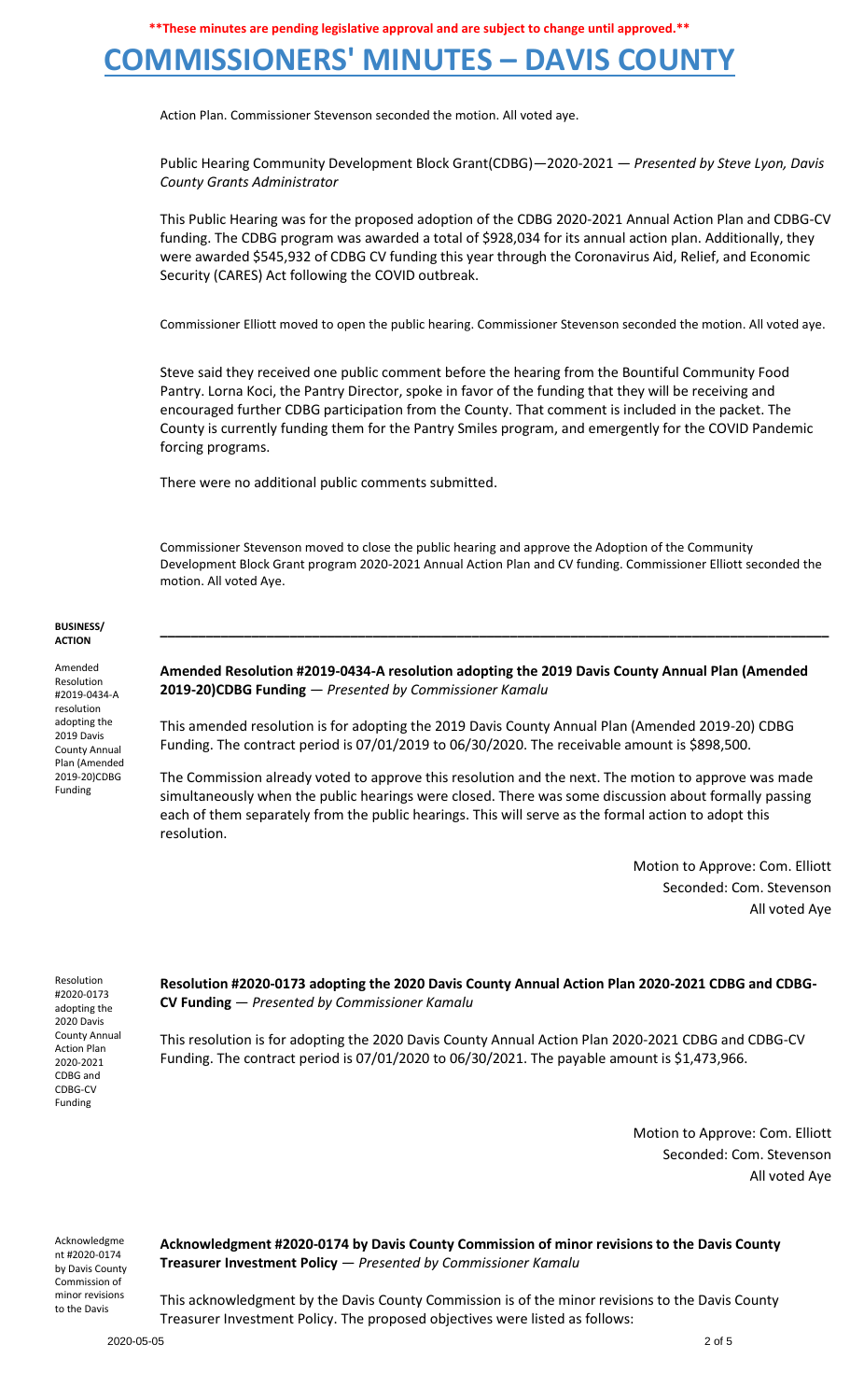# **COMMISSIONERS' MINUTES – DAVIS COUNTY**

| County<br>Treasurer<br>Investment<br>Policy                                                                                                                                                      | 1. Safety of principal;<br>2. Protection of principal;<br>3. Liquidity of principal for future expenditures;<br>4. Yield on investment;<br>5. Recognition of different investment objectives;<br>6. Maturity of investments, so that the maturity date does not exceed the<br>anticipated date of the expenditure of funds;<br>7. Maximization of the rate of return on investment, consistent with the<br>foregoing objectives.<br>The policy begins on 05/05/2020.                            |
|--------------------------------------------------------------------------------------------------------------------------------------------------------------------------------------------------|-------------------------------------------------------------------------------------------------------------------------------------------------------------------------------------------------------------------------------------------------------------------------------------------------------------------------------------------------------------------------------------------------------------------------------------------------------------------------------------------------|
| <b>Summary List</b><br>#2020-0175 of<br>internet<br>connection<br>users<br>agreements<br>$(16)$ for<br>RediWeb                                                                                   | Summary List #2020-0175 of internet connection users agreements (16) for RediWeb $-$ Presented by<br><b>Commissioner Kamalu</b><br>This summary list is of the internet connection users agreements (16) for RediWeb. The contract period<br>begins on 04/30/2020. The receivable amount varies, depending on usage.                                                                                                                                                                            |
| Donation<br>Agreement<br>#2020-0176<br>with Nothing<br><b>Bundt Cakes for</b><br>the donation of<br>bundt cakes for<br>front line<br>workers and<br>staff at Davis<br>County Sheriff's<br>Office | Donation Agreement #2020-0176 with Nothing Bundt Cakes for the donation of bundt cakes for front line<br>workers and staff at Davis County Sheriff's Office - Presented by Commissioner Kamalu<br>This donation agreement is with Nothing Bundt Cakes for the donation of bundt cakes for front line workers<br>and staff at the Davis County Sheriff's Office. The contract date is 04/24/2020. The receivable amount is<br>\$1,125.                                                           |
| Donation<br>Agreement<br>#2020-0177<br>with Santorini's<br>Greek Grill for<br>the donation of<br>lunches for<br>front line<br>workers and<br>staff at Davis<br>County Sheriff's<br>Office        | Donation Agreement #2020-0177 with Santorini's Greek Grill for the donation of lunches for front line<br>workers and staff at Davis County Sheriff's Office - Presented by Commissioner Kamalu<br>This donation agreement is with Santorini's Greek Grill for the donation of lunches for front line workers<br>and staff at the Davis County Sheriff's Office. The contract date is 05/05/2020. The receivable amount is<br>\$2,013.                                                           |
| Agreement<br>#2020-<br>0178with<br>Wasatch Soccer<br>Club for rental<br>space for a<br>regional soccer<br>tournament at<br>the Legacy<br>Events Center                                           | Agreement #2020-0178 with Wasatch Soccer Club for rental space for a regional soccer tournament at the<br>Legacy Events Center - Presented by Commissioner Kamalu<br>This agreement is with Wasatch Soccer Club for rental space for a regional soccer tournament at the Legacy<br>Events Center. The competition brings in 6,400 people, with 70 percent of them coming from outside of<br>Davis County. The contract period is 08/17/2020 to 08/22/2020. The receivable amount is \$3,136.35. |
| Agreement<br>#2020-0163-A<br>with Utah<br>Indigent<br>Defense Funds<br>Board for<br>counsel services<br>funds                                                                                    | Agreement #2020-0163-A with Utah Indigent Defense Funds Board for counsel services funds for Rudy J.<br>Bautista and Jonathan T. Nish (defenders) to represent Michael Jameel Hines (defendant) – Presented by<br><b>Commissioner Kamalu</b><br>This agreement is with the Utah Indigent Defense Funds Board for counsel services funds for Rudy J.<br>Bautista and Jonathan T. Nish (defenders) to represent Michael Jameel Hines (defendant). The contract<br>period begins on 05/05/2020.    |
| Agreement<br>#2020-0179<br>with Modern<br>Out West for<br>architectural                                                                                                                          | Agreement #2020-0179 with Modern Out West for architectural design services for concrete flooring at<br>the Legacy Events Center $-$ Presented by Commissioner Kamalu<br>This agreement is with Modern Out West for architectural design services for concrete flooring at the                                                                                                                                                                                                                  |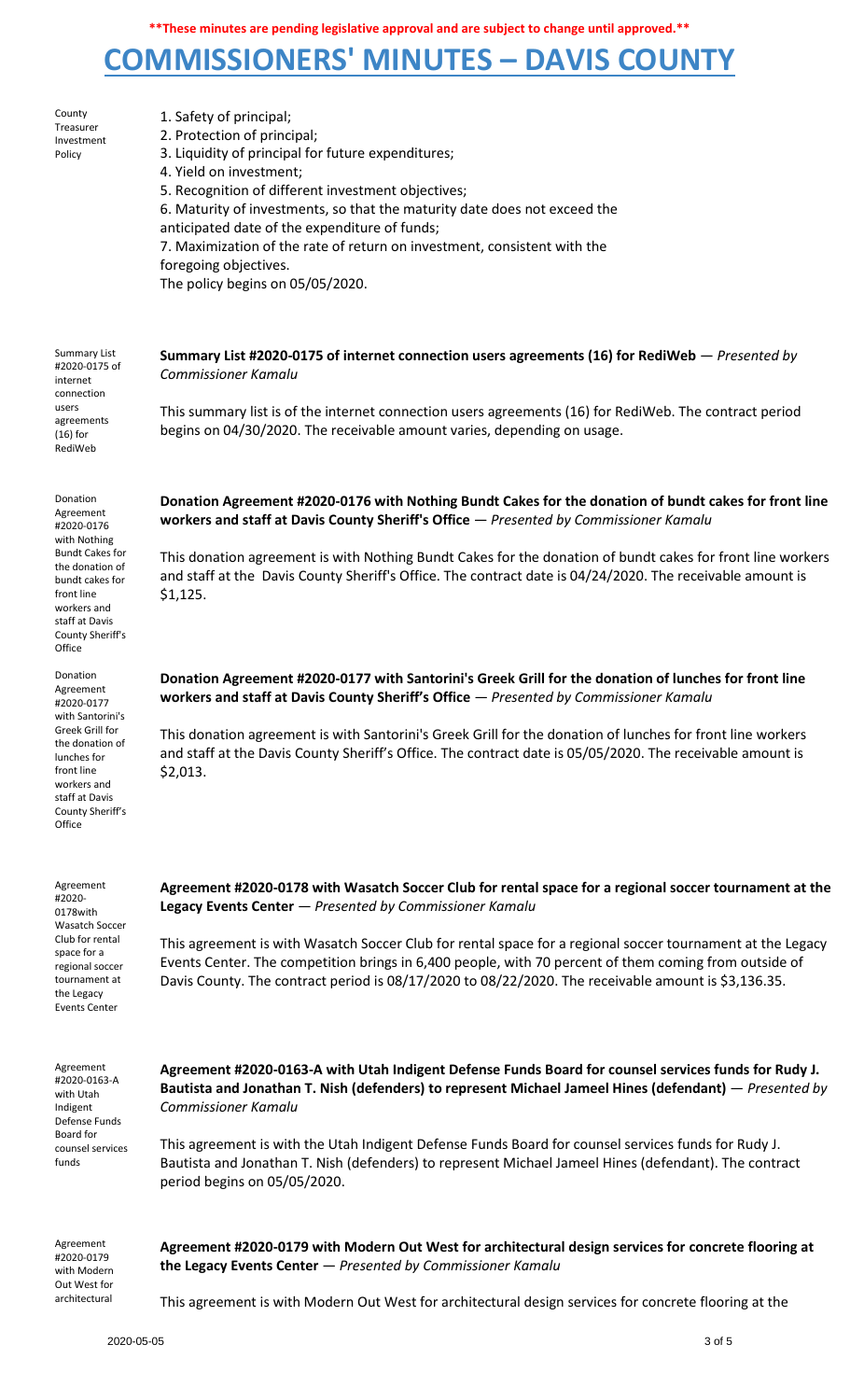### **COMMISSIONERS' MINUTES – DAVIS COUNTY**

| design services      |  |  |
|----------------------|--|--|
| for concrete         |  |  |
| flooring at the      |  |  |
| <b>Legacy Events</b> |  |  |
| Center               |  |  |

Legacy Events Center. The contract period begins on 05/11/2020. The payable amount is \$12,000.

Agreement #2020-0180 with Performance Plus Events for rental space for Missy Marlow Wasatch Open Gymnastics Meet

**Agreement #2020-0180 with Performance Plus Events for rental space for Missy Marlow Wasatch Open Gymnastics Meet** — *Presented by Commissioner Kamalu*

This agreement is with Performance Plus Events for rental space for the Missy Marlow Wasatch Open Gymnastics Meet. This event was previously held in Salt Lake City and will now be in Davis County. The event brings 600 participants and their families from all over the western United States. The contract period is 01/20/2021 to 01/23/2021. The receivable amount is \$3,790.40.

> Motion to Approve Remaining Agenda Items: Com. Stevenson Seconded: Com. Elliott All voted

Commissioner Elliott clarified that the agreement with Modern Out West for architectural design services is more of a feasibility study to determine costs. No concrete plans have been finalized yet.

Commissioner Stevenson moved to recess to the Board of Equalization. Commissioner Elliott seconded the motion. All voted Aye.

**\_\_\_\_\_\_\_\_\_\_\_\_\_\_\_\_\_\_\_\_\_\_\_\_\_\_\_\_\_\_\_\_\_\_\_\_\_\_\_\_\_\_\_\_\_\_\_\_\_\_\_\_\_\_\_\_\_\_\_\_\_\_\_\_\_\_\_\_\_\_\_\_\_\_\_\_\_\_\_\_\_\_\_\_\_\_\_\_**

**BOARD OF EQUALIZATION**

Register

Property Tax Property Tax Register matters were presented by Curtis Koch, Davis County Clerk/Auditor, as follows:

Under Auditor's Adjustments, there was one request for a Veteran Tax Abatement Exemption [for 2019.]

Motion to Approve: Com. Elliott Seconded: Com. Stevenson All voted Aye

Commissioner Elliott moved to reconvene Commission Meeting. Commissioner Stevenson seconded the motion. All voted Aye.

**CONSENT ITEMS \_\_\_\_\_\_\_\_\_\_\_\_\_\_\_\_\_\_\_\_\_\_\_\_\_\_\_\_\_\_\_\_\_\_\_\_\_\_\_\_\_\_\_\_\_\_\_\_\_\_\_\_\_\_\_\_\_\_\_\_\_\_\_\_\_\_\_\_\_\_\_\_\_\_\_\_\_\_\_\_\_\_\_\_\_\_\_\_**

Check Registers **Check Registers**

Check Registers were approved.

Motion to Approve: Com. Elliott Seconded: Com. Stevenson All voted Aye